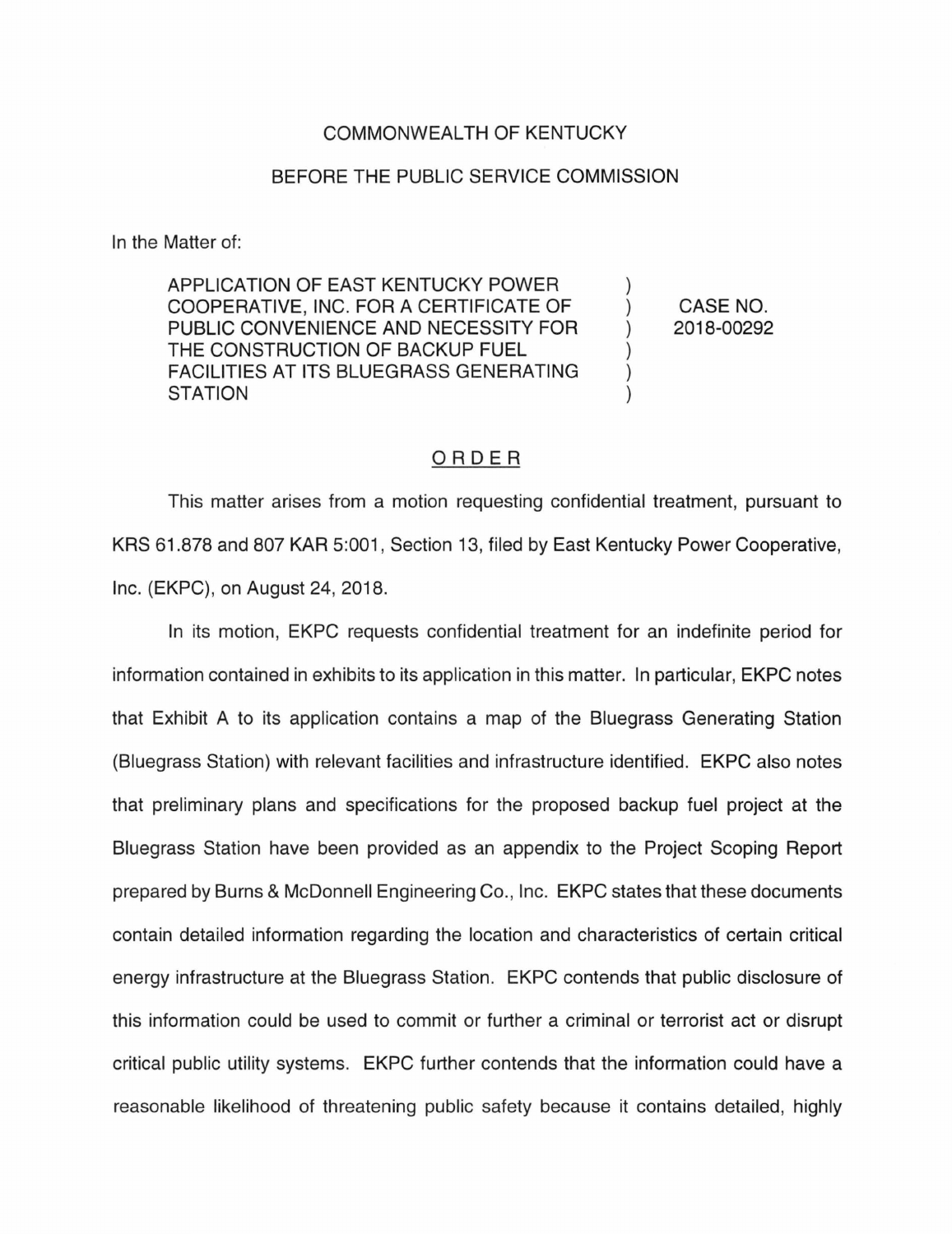technical information about the inner workings of a sizeable generating station fueled by combustible materials.

Having carefully considered the motion and the materials at issue, the Commission finds that the designated materials in EKPC's confidentiality motion meet the criteria for confidential treatment and are exempted from public disclosure pursuant to KRS 61.878(1 )(m)(1 )(f) and 807 KAR 5:001, Section 13.

IT IS THEREFORE ORDERED that:

1. EKPC's August 24, 2018 motion for confidential treatment is granted.

2. The designated materials for which EKPC seeks confidential treatment shall not be placed in the public record or made available for public inspection for an indefinite period or until further Orders of this Commission.

3. Use of the materials in question in any Commission proceeding shall be in compliance with 807 KAR 5:001, Section 13(9).

4. EKPC shall inform the Commission if the materials in question become publicly available or no longer qualify for confidential treatment.

5. If a non-party to this proceeding requests to inspect materials granted confidential treatment by this Order and the period during which the materials have been granted confidential treatment has not run, then EKPC shall have 30 days from receipt of written notice of the request to demonstrate that the materials still fall within the exclusions from disclosure requirements established in KRS 61.878. If EKPC is unable to make such demonstration, the requested materials shall be made available for inspection. Otherwise, the Commission shall deny the request for inspection.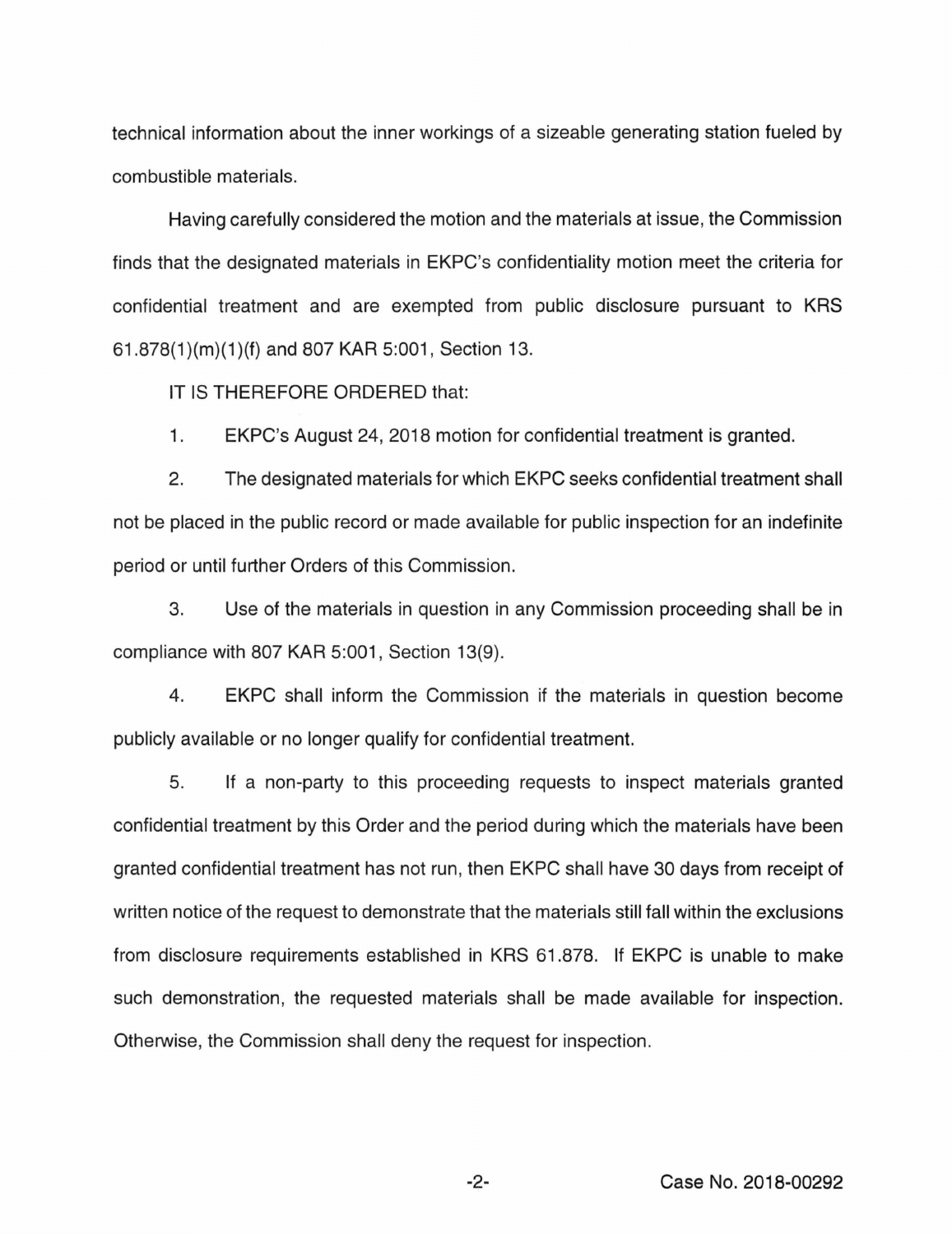6. The Commission shall not make the requested materials available for inspection for 30 days following an Order finding that the materials no longer qualify for confidential treatment in order to allow EKPC to seek a remedy afforded by law.

## [REMAINDER OF PAGE INTENTIONALLY LEFT BLANK]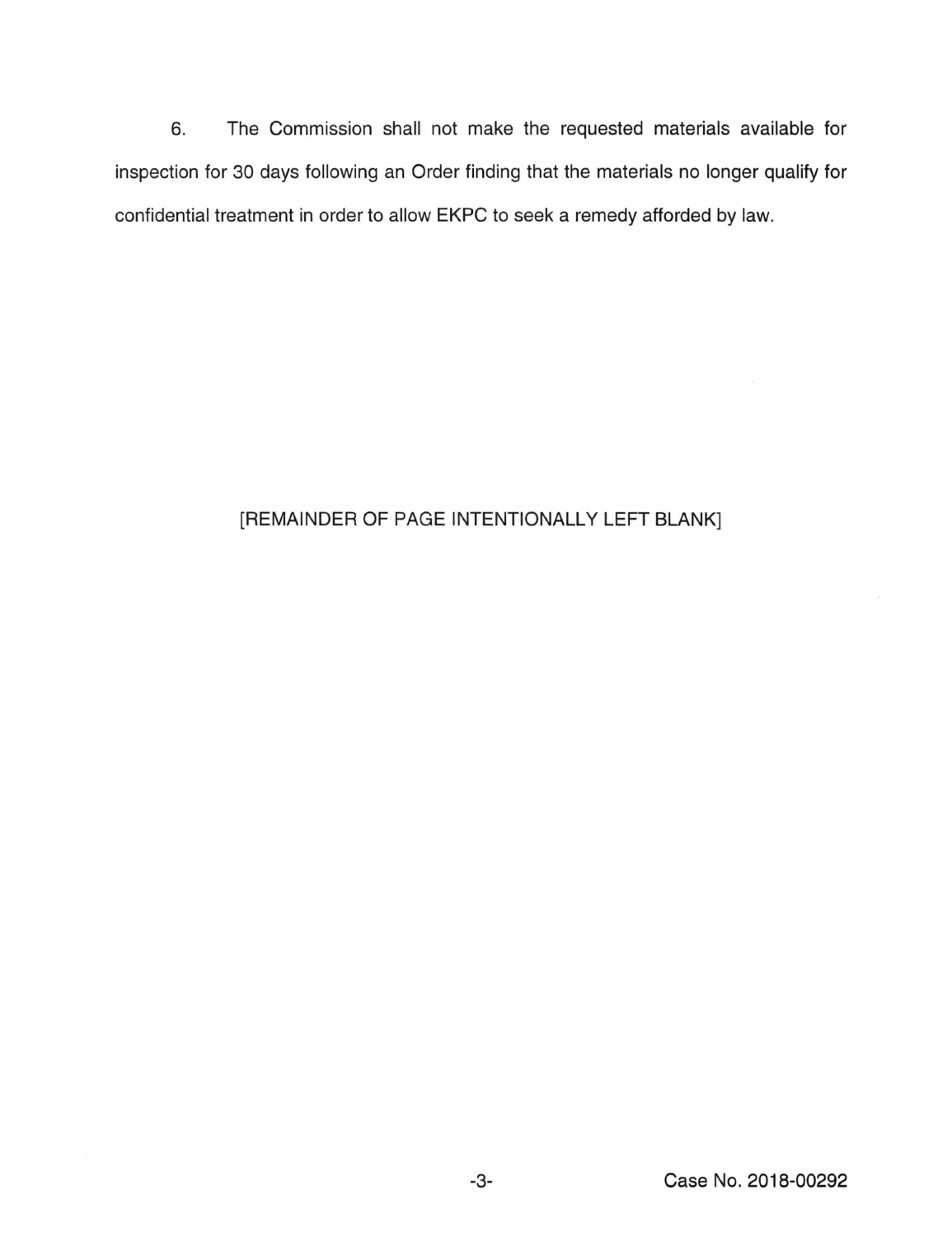By the Commission

| <b>ENTERED</b>                               |
|----------------------------------------------|
| FEB 0 1 2019                                 |
| <b>KENTUCKY PUBLIC</b><br>SERVICE COMMISSION |

ATTEST: ren  $\mathsf{M}$ TUP Executive Director

Case No. 2018-00292